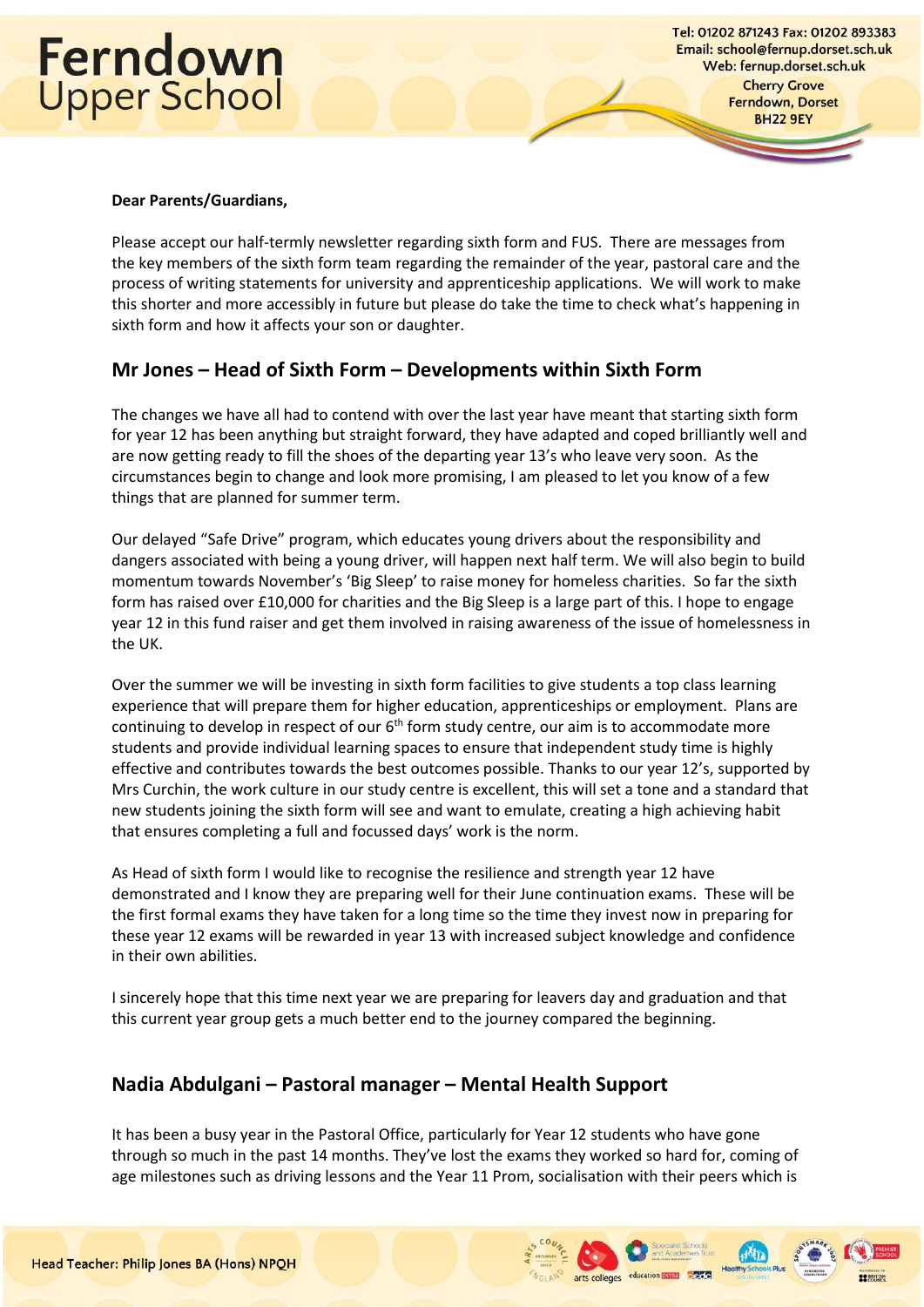so vital for people of their age, along with all the other sacrifices we have had to make as a nation. Their mental health has, understandably, taken a hit, and our priority this year has been supporting them with rebuilding their confidence and resilience as we migrate to our new 'normal'. Each student has been given a laminated card to keep in their wallets if they experience mental health difficulties and need support. Organisations such as Childline, Kooth and Dorset Mind are among those listed. It is important that mental health is no longer a taboo and can be discussed openly, therefore we encourage you as a family to regularly talk to one another. Young people often hide how they are feeling in fear of appearing weak or shaming/stressing their families; therefore presenting an environment, which makes them feel safe to open up, may reveal if they have been suffering in silence. Don't hesitate to contact your doctor if you are worried about your child's health, or you can email Nadia for advice: [Nadia@fernup.dorset.sch.uk](mailto:Nadia@fernup.dorset.sch.uk)

A useful website for your child to use if they are struggling to understand why they are feeling the way they do is: <https://www.studentsagainstdepression.org/>

By working together, we can ensure that every young person has an opportunity to enjoy good mental health.

## **Mr Martin – Head of Year 13 – Starting to apply to university and apprenticeships for Year 12 students**

We are expecting students to be working on their personal statements, apprenticeship statements and future choices much more actively now. I need to explain to you some of the details of this process. This email is mostly concerned with **UCAS (University and Colleges Admission Service)** statements, but apprenticeship statements are also needed – there will be a concurrent programme of support for writing apprenticeship statements broadly following the same deadlines and structure.

In terms of deadlines, UCAS statements are expected to be complete by the end of this term **(July 16th to be exact)**, ready for students to send their actual applications early in the autumn term. We will be running some sessions later this term for students to access the UCAS website, register and start the other elements of the process.

Student's statements are clearly affected by what course they're applying for and what field they hope to work in. If students are unsure of this, then that is equally important for them to think about and work on. Encouraging students to talk to their teachers, tutors and sixth form staff, will all help. If students wish to have an extension of the deadline for your statement whilst you consider your options, then please ask. Se[e https://www.ucas.com/ucas/after-gcses/find-career](https://www.ucas.com/ucas/after-gcses/find-career-ideas/explore-jobs)[ideas/explore-jobs](https://www.ucas.com/ucas/after-gcses/find-career-ideas/explore-jobs) and<https://www.ucas.com/undergraduate/what-where-study> for starters - these pages have lots of links to click on so go for it, and UCAS generally has other areas for writing applications for university, apprenticeships and so on. Perhaps the most important piece of information is that statements are **limited to 4000 characters, including spaces, and 47 lines of writing.**

**Students will be writing their statement through a Teams notebook** for the time being. They have recently been added to a **UCAS, Careers, Apprenticeships and Employment Team** by Mr Jones. Eventually, they will copy and paste their statement from the Teams Notebook into their online application, but for the time being they should be writing it online in their dedicated folder within the notebook of this team. They can also find guidance, exemplars, templates, suggestions and advice for their statement writing in this team. We have started to introduce this team and notebook to students this week. **School will only be looking at statements through the teams page so no printed copies being handed to staff please.**